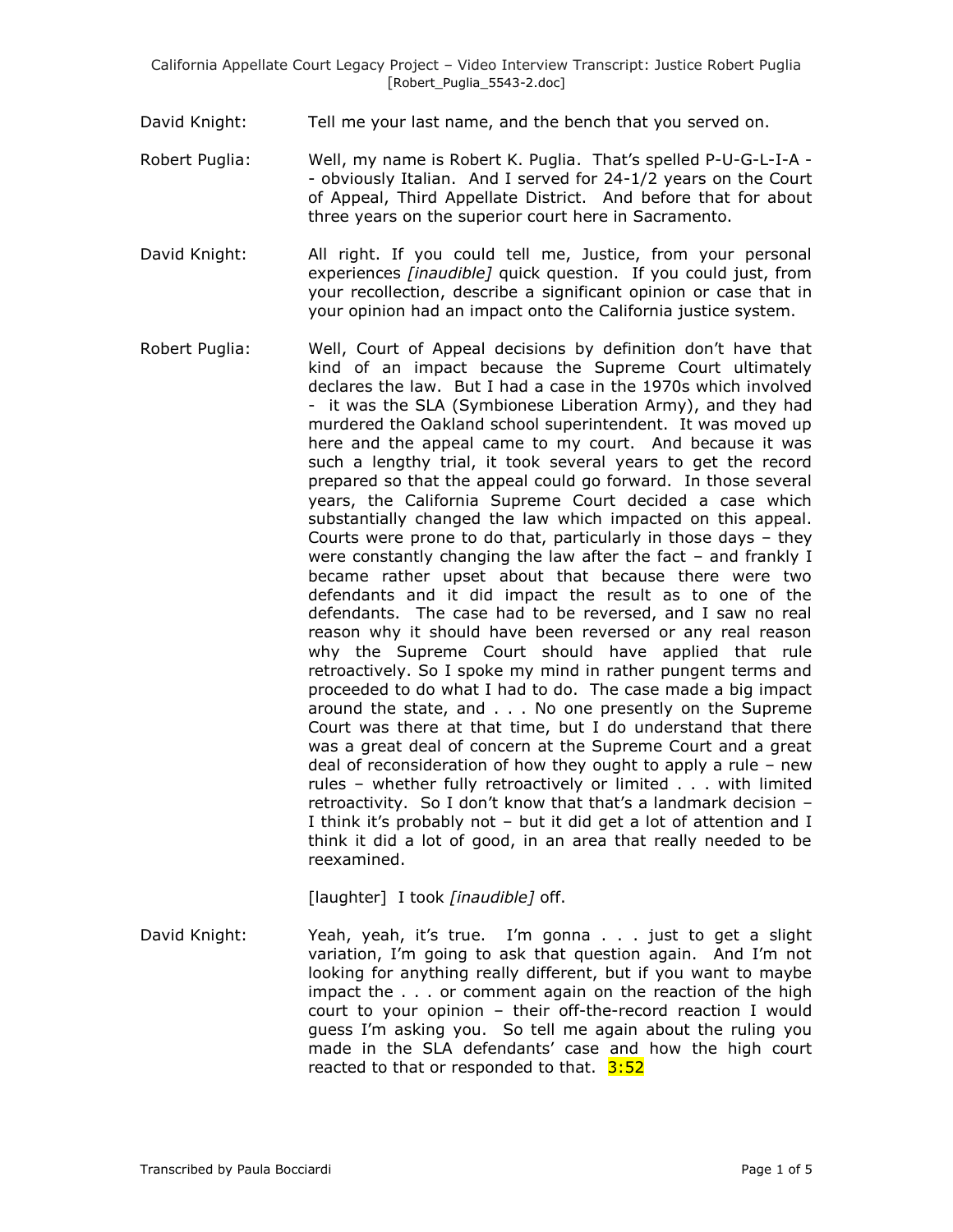- Robert Puglia: Well, I knew a number of people on the high court, including those who dissented. And the high court didn"t take this case – they let it stand. They never . . . they didn"t review it, and it"s on the books. But the high court was divided even then between a left wing and a right wing, if you will. And Bill Clark and my predecessor as PJ at the Third District – Frank Richardson – were the two . . . the anchors on the right, and I talked to them a lot. And that's how I knew of the impact that that case had, that decision had directly on the members of the court. They were . . . they kind of hunkered down, because it was played up in all the papers in the state. And it was played up from the angle that I emphasized in my opinion that this was just ridiculous to apply a new rule to overturn an important trial – a conviction that had been tried according to the rules that applied at the time the trial was held. And so there was a great deal of consternation on the court, so I understand from people whom I talked to.
- David Knight: In your view, can you describe a couple of the benefits of the Courts of Appeal to the people of California? What role do they serve and how do they benefit the citizens?
- Robert Puglia: If there were not a Court of Appeal in California, there would not be a system of appellate review of cases emerging from the trial courts, the superior courts. It would be absolutely impossible for the Supreme Court to review every case that needed review, much less every case, as is now the case. Every case that emerges from the Court of Appeal – from the trial court – may be appealed as a matter of right to the Court of Appeal. The Supreme Court could . . . doesn"t have the resources to provide that kind of a service. So the Court of Appeal is really the backbone of the appellate system in California, and without it, cases emerging from the superior court would be final and there would be no means to appeal or to challenge the decision. So, I think . . . And as a matter of fact, a great deal of the law in California is actually made by the Court of Appeal. If it"s important and trend setting, the Supreme Court inevitably will pick up on it, and expand upon it, and speak to it. But initially, much of the law is made by the Court of Appeal.
- David Knight: Personally, why did you choose to devote yourself to a career in public service and the law for the people of California?
- Robert Puglia: That"s what I always wanted to do. When I came out of law school I was a prosecutor for a number of years, trying criminal cases. I suppose I could have made more money doing . . . in private practice, but I really enjoyed being a prosecutor trying cases. And when you do that you get to spend a lot time in court, and you get to see how judges work, how they think. And you take a pretty critical view of judges. Some are good, some are bad, and some are in-between. And after a while you begin to think, "Well, I can do that better than they can."  $8:11$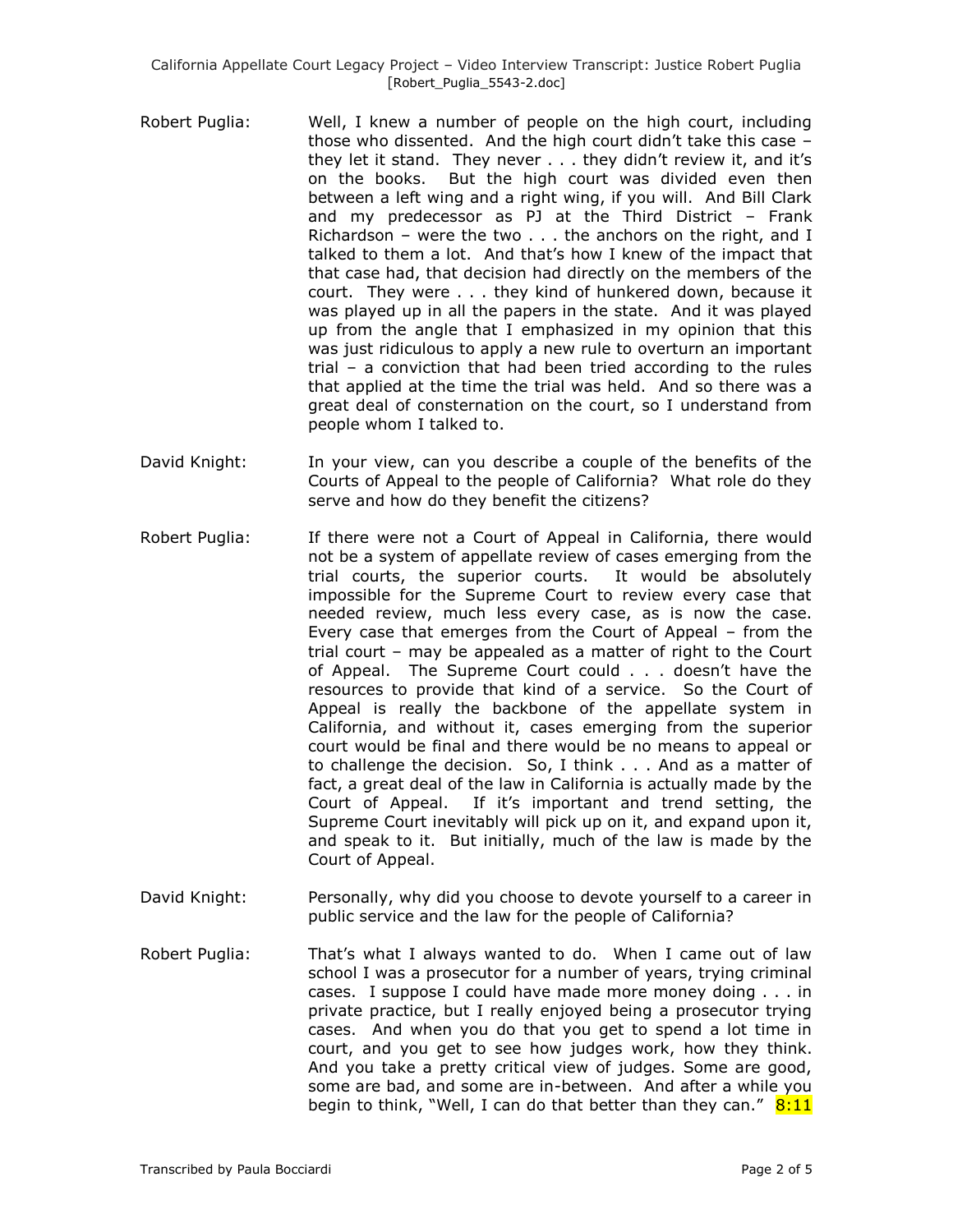And that"s what I thought. And so I did spend a couple of years after I left the D.A."s office in a very fine firm here in Sacramento – McDonough Holland & Allen – trying civil cases. But I never did like the business aspect of it, and when the opportunity came  $-$  I hadn't even been there two years quite  $$ when the opportunity came to take an appointment on the superior court, I jumped at it. And I never made a mistake, I never looked back. I"ve always enjoyed that kind of work – that kind of problem solving. And that"s . . . that"s what I think I do best, and that"s what I wanted to do.

- David Knight: Just to follow up on that, you mentioned that you kind of see your role as a judge as a problem solver. Can you just expand on that just briefly in your role as a justice on the Court of Appeal? Do you see that as problem solving?
- Robert Puglia: Yes, problem-solving and explication of what you do, because that"s what the Courts of Appeal do. They could say yes or no on every case and go on to the next one. But the development of the law requires a clear explanation of why a court has decided a particular case in the way that it does. And . . .
- David Knight: You mentioned that you saw your role as a judge as being a problem solver. Does that . . . is that throughout both the superior court and the Court of Appeal?
- Robert Puglia: Yes, yes. Of course, you take a different approach on either court because on the trial court  $-$  the superior court  $-$  you have to yourself either resolve the conflicting facts or guide a jury in doing the same thing. Whereas on the Court of Appeal, the facts that were found to be true in the trial are those which govern the appellate court and those are taken as a given. So what is applied at that level to the case -- the resolution to the case -- is the law. And there"s always, among lawyers, an argument on what principles of law apply to resolve the case. And I really loved, I really loved, dealing with those kinds of problems. And working through them requires a reading of the record, or a familiarity with the record; it requires a reading of the briefs of counsel; and almost inevitably there is a wide gulf between the briefs as to what ought to be done in the case and why. So, the decision is up to the court, then, of which you are one of the three members sitting. And it requires an understanding of the law, a knowledge of the law, and its application to the facts of the case. And . . . My wife is an artist – I"m not an artist, I"m not a poet, I"m not a writer in the general sense. In other words, I don"t have any creative impulses except writing appellate opinions. And I maintain that in that respect I am creative. And it's kind of an outlet to exercise a creative impulse.
- David Knight: Excellent. The last question I've got is: please share a personal anecdote from your years on the bench – it could be significant cases or opinions, arguments, characters – whatever just 12:47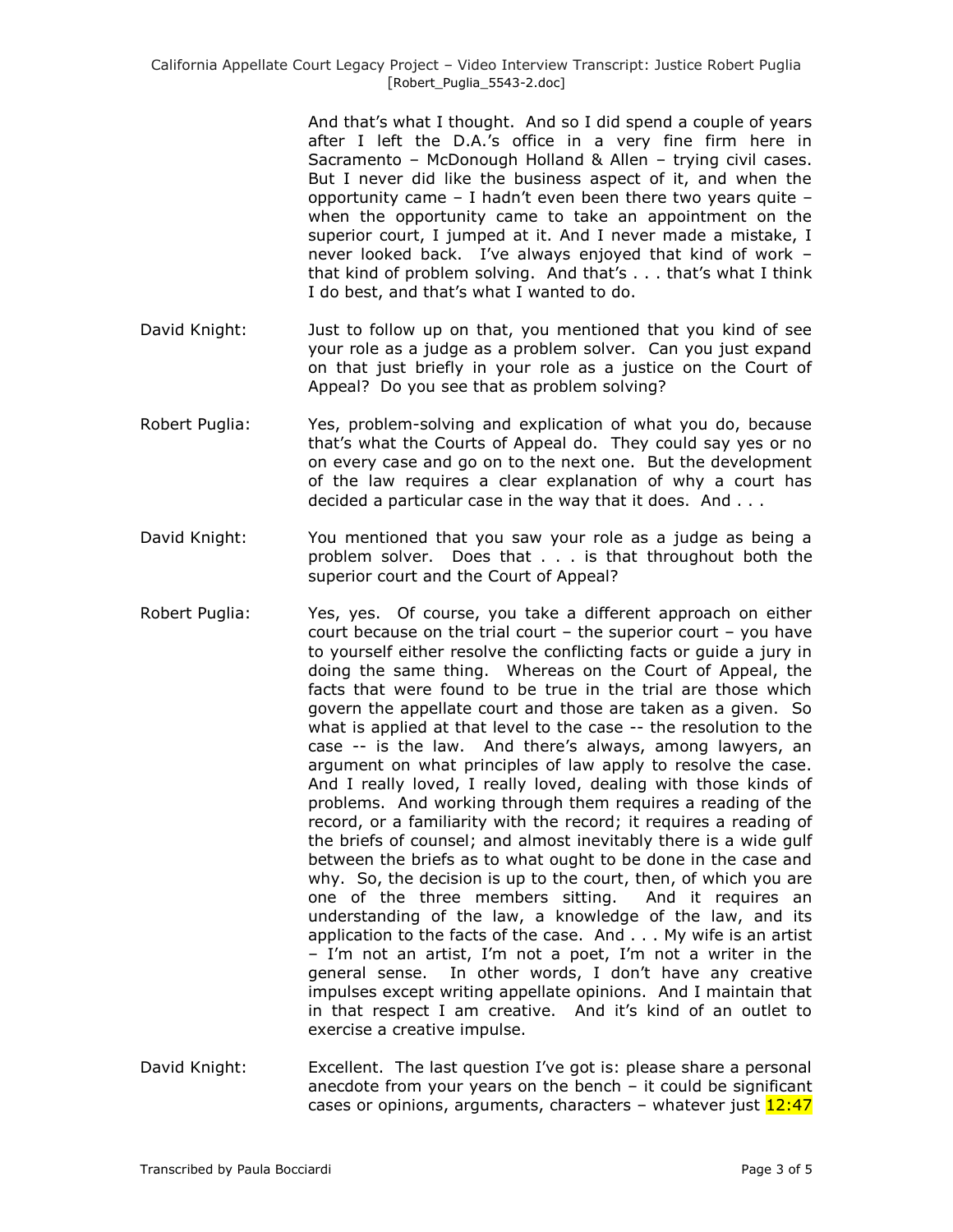grabs you and just kind of sticks in your mind as a really interesting moment in your career.

Robert Puglia: Well, I remember one occasion. There are occasions – not frequent – when I was presiding over an argument, where all the members of the three-judge panel, in advance of the case, having familiarized themselves with the materials, talked among themselves and decided that the appeal was a meritorious appeal and the conviction or the judgment ought to be reversed. And so typically, when we had one of those situations, I would . . . the appellant's attorney would stand up when it was time to argue, to deliver his disquisition, and typically I would say after he had introduced himself, "Mr. Smith, we have your arguments well in mind, and we don't think they need any expansion. We understand exactly what you"re saying, and I think it would be more helpful at this time to hear from the respondent." And of course the appellant's attorney would break out in a big grin because he would recognize that he probably had a winner. And the respondent"s attorney in this particular case – and this is typical – looked perplexed and rattled and unhappy and even angry. He stood up and started his argument in a rather disjointed way, but as time went on it he became more organized and more persuasive. And we sat there listening to this particular – this did happen in a case, that's why I'm telling it  $-$  and at the end of the response argument he"d convinced us we were wrong! So we got up from the bench and went out the door, and the minute the door closed we all looked at one another and said and agreed, "Hey, we were dead wrong in that case." So what we had to do . . . I mean, it wouldn"t have been fair, having signaled to the appellant that he had a winner and not even hearing his argument, to affirm the judgment against him. So a couple of weeks later I noticed a new argument and we did it over again. I suppose things like that wouldn"t happen if we were more careful.

> Another thing that happened – and this lawyer is a very wellknown lawyer in Sacramento, very capable and competent and experienced – but he has reminded me of this story, it's some years ago and the opinion is a published opinion. But he came in, arguing on behalf of the appellant, and we had a very active exchange, I did, with him about the case, as a result of which, he concedes, and he conceded at the time that I convinced him that he was 100 percent wrong. To his credit – that happens very rarely, if at all – but to his credit, he was a good trouper, you know. He"s got a great reputation, so it"s really not going to hurt his reputation.

> I remember a . . . We used to have problems with . . . some problems with the lawyers from down south because the plane schedules would get 'em here about 8:30 or something like that, and they were lucky if they got to court by 9:00. And of course we had a  $\dots$  at least an implicit dress code. No  $17:18$